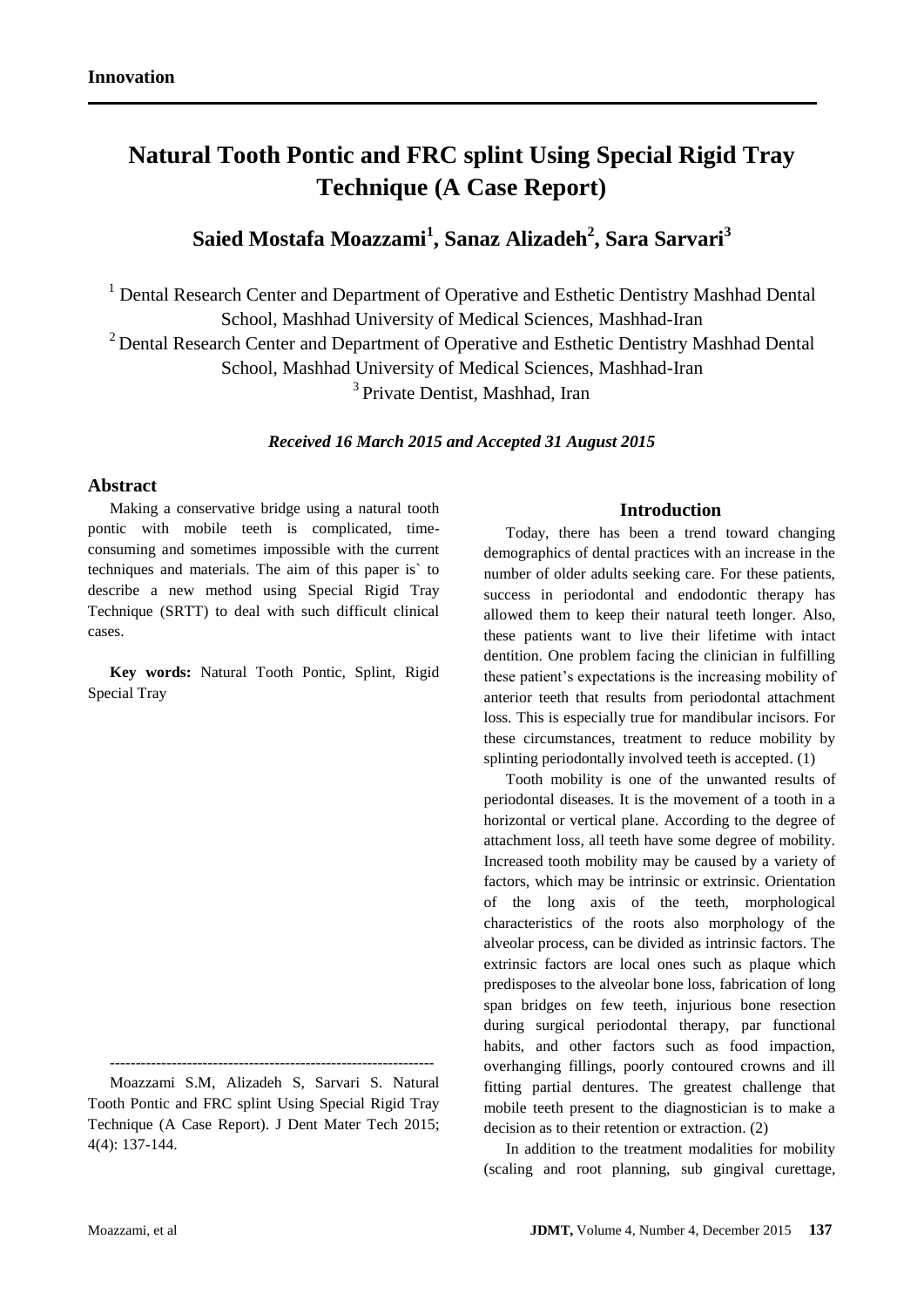occlusal correction, pocket elimination procedures, etc.), splinting is one of the treatments. While tooth splinting continues to be a topic of controversy, it remains one of the most poorly understood areas of dental therapy. (2)

Several techniques and materials, including wires, pins, nylon mesh, bonded reinforcing materials, and metal mesh, have been proposed for the direct splinting of mobile teeth with compromised periodontal support. Cast-metal, resin-bonded splints are used for indirect splinting of mobile teeth.(3).

In 1995, Miller and others reported a case that involved the placement of an immediate and indirect periodontal, prosthetic splint. They described the use of gas-plasma-treated, woven polyethylene fabric to reinforce composite resins used for periodontic splinting. The initiative to place a thin but strong composite resin based splint was met with the introduction of a high strength, bondable, biocompatible, esthetic, easily manipulated, neutral color fiber that could be embedded into a resin structure. This led to the development of fiber reinforcement systems. Fiber reinforcement systems are chemically consisting of two groups: a) Ultra high molecular weight poly ethylene fibers and b) Long and short glass fiber reinforcement. (4, 5).

Advantages of fiber reinforced composite material periodontal splinting are a) ease of application with minimal tooth preparation, b) low to moderate cost as compared to crown and bridge stabilization, c) Reversibility, that is, it can easily be removed when splinting is no longer considered necessary, d) ease of repair in case of failure through re-bonding and reapplication of new material, e) facilitating more aggressive treatment modalities on teeth with questionable prognosis prior to long term stabilization, f) high esthetic value and g) ease of accommodation of daily home oral hygiene practices.(6, 7).

Various therapeutic solutions can be used to replace a single missing tooth. The development of implantsupported restorations led to a more conservative and ideal approach to a single-tooth replacement. However, in some patients this therapeutic option is rejected, which is a cause of the lower age, lack of time, higher cost, systemic problems and other contraindications. Other treatment approach such as conservative bridge, removable and fixed partial dentures is recommended. (8).

For a patient who requires removal of an anterior tooth, the primary concern is generally the restoration of an esthetic appearance immediately. Whether the tooth is removed surgically or lost due to trauma, the dentist should consider an immediate means to satisfy the patient's cosmetic requirements. Using the natural tooth as pontic offers the benefits of using the right size, shape and color. (9).

A critical step in splinting mobile teeth is the placement of the splint, which must be well adapted to the shape of the surfaces to be stabilized. Additionally, stabilizing mobile teeth in an altered position may result in occlusal interferences and subsequent occlusal adjustment needs. Several techniques have been suggested to adapt the splint to the desired position and avoid moving mobile teeth from their passive position during the direct splinting procedure. (3) Papazoglou and Anagnostou suggested maintaining a fiber strip passively in position by passing stabilizing strands of dental floss through the interproximal areas of the teeth to be splinted and lightly pulling the strands, using one hand and avoiding excessive force(10). Hughes and Strassler described the use of vinylpolysiloxane impression material instead of wooden wedges in the gingival embrasures to passively blackout the interproximal areas and avoid moving the mobile teeth (11). Additionally, bonding of cast-metal, resin-bonded splints may be problematic for teeth with compromised periodontal support because of the mobile teeth and loosening of the precise fit between the resin-bonded splint and the teeth to be splinted. The use of a vacuum formed plastic sheet is described to aid in transferring and bonding metal or fiber reinforced splints from the cast to the desired position intraorally. This technique can be used for direct and indirect splinting procedures. (3)Also Moazzami et al. has described a method for reattachment of an anterior composite tooth pontic using rigid tray. In this technique, the prepared pontic was placed exactly in its place within the rigid splint so there would be no occlusal interferences.

FRC placement and curing procedure is very sensitive even for an expert clinician. Using a natural tooth pontic simultaneously even makes it more complicated. The availability of vacuum press machine and rigid tray sheets and also the low cost of the technique led us to the use of SRTT. Translucency, thickness, and rigidity of the rigid tray help the practitioner to decrease technique sensitivity while achieving an unbelievable outcome in less clinical time for FRC splint.

The aim of this report is to describe a new method using RSTT for accurate replacement of a natural tooth pontic in mobile anterior teeth which would simultaneously fulfill the esthetic and splinting needs of the patient.

## **Description of the Technique**

A 65-year-old patient was referred to the clinic for periodontal splinting of teeth number 22 to 27 [\(12\)](#page-7-0) and making a temporary restoration for tooth number 23 , which was periodontally hopeless and candidate for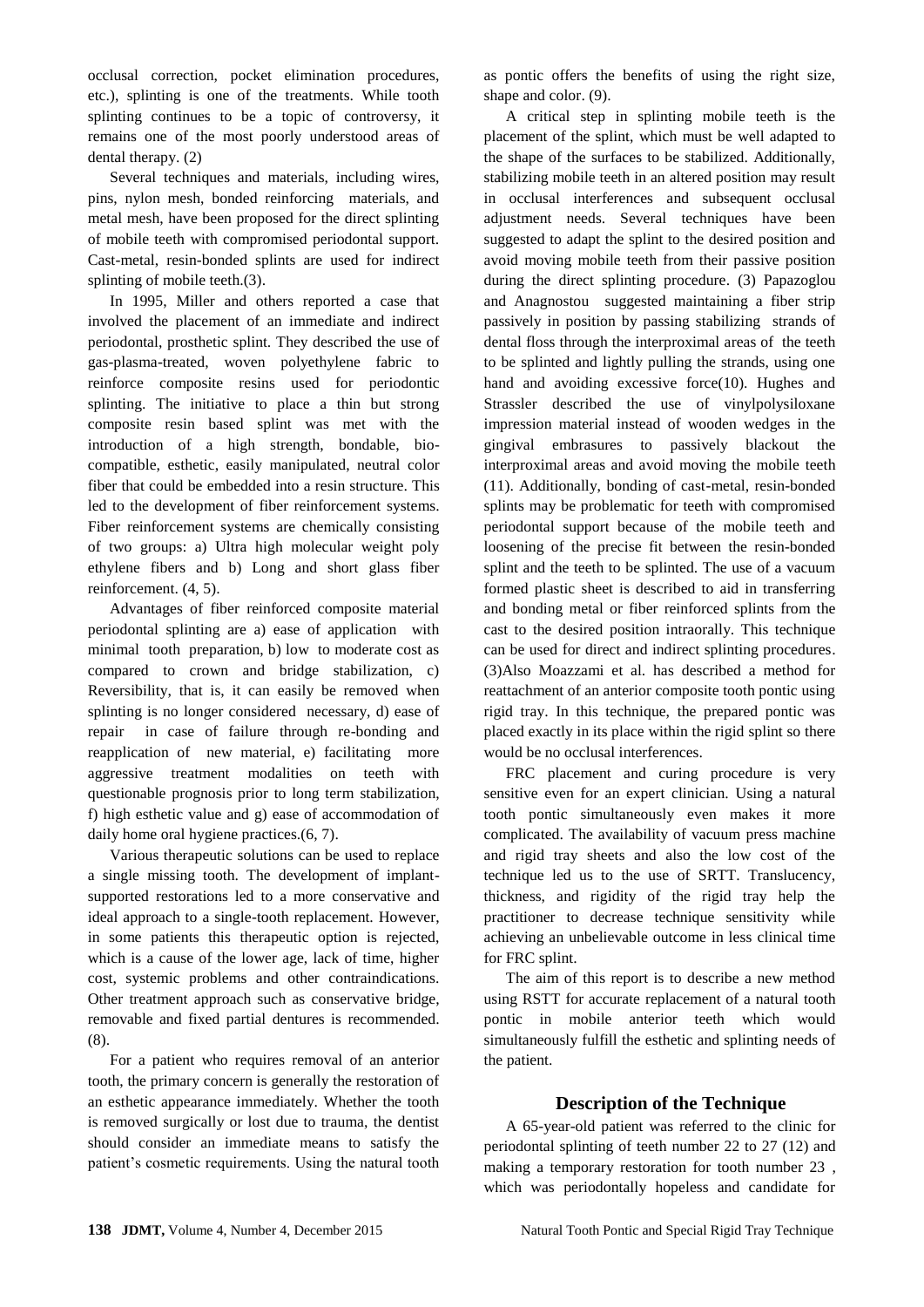extraction(fig.1). The following procedure has been adopted for the treatment of the case based essentially on making a special rigid tray:

1. Examination: The periodontal status of the anterior lower teeth specially in regard to plaque and calculus accumulation, packet depth, grade of mobility and the occlusal condition either in static or lateral movements was carefully checked. This would be an imperative step, helping the operator to wisely eliminate the contributing factors with teeth mobility before the splinting procedure. Radiographically, the mandibular incisors have over 50% bone loss with a mobility of grade 2 according to the Miller's Index[\(13\)](#page-7-1).

2. Temporary fixation: The mobile teeth were provisionally stabilized, while they were in their unstressed position by means of flowable resin composite ( GRADIA® Direct Flo, GC Corporation, Tokyo, Japan) injected interdentally and cured (Astralis 10, Ivoclar Vivadent AG, Bendererstrasse 2,9494 Schaan, Principality of Liechtenstein, 500mW/cm<sup>2</sup> power ) for 5 seconds per increment(fig.2).

3.Taking impressions: Two full-arch alginate impressions (GCAroma Fine DF III, GC Corporation, Tokyo, Japan) were taken from the upper and lower arches.

4. Extraction: The hopeless tooth was extracted.

5. Fabricating the Study/ Master Casts: The alginate impressions were poured with dental stone (Moldano, Bayer, Leverkusen, Germany) to make the study/master casts.

6. Determining the FRC location on the lower cast with a fine point (0.5 mm) pencil just above the teeth cingulume (fig.3).

7. Preparing the space needed for FRC and composites on the Cast: A flowable resin composite (GRADIA® Direct Flo, GC Corporation, Tokyo, Japan) was used to create the required space for the splinting material then exposed to curing light beam (Astralis 10, IvoclarVivadentAG, Bendererstrasse 2, 9494 Schaan, Principality of Liechtenstein) for 10 seconds (fig.4).

8. Fabricating the Rigid Special Tray (RST): Firstly, a thermoplastic 0.9 mm thick rigid tray (Rigid-Tray®Sheets, UltradentProducts. Inc. South Jordan, UTAH 84095, USA) was fabricated over the study/master cast using a vacuum press machine (T&S Dental &Plastic Co. USA) (Figure 4). Secondly, the special tray was trimmed off using a #11 scalpel blade (Wuxi X.D. Medical Device Co. LTD, China) 3-5 mm apical to the gingival margin. A pair of small curved scissors can be used to remove the rough edges if necessary. Thereafter, the fit was checked by matching the tray with the study/master cast. Now the tray is ready to be checked in the patient's mouth (fig. 5 and 6).

9. Preparing the extracted tooth: After tooth extraction and passing the healing time (3 weeks), the patient came back to the office, bringing the extracted tooth which had been stored in salin solution and kept in the refrigerator during post operation healing time. So we reexamined the extraction zone and the gingival configuration, gauged the needed clinical crown height using a file(fig.7). Consequently, the tooth was cut, based on the measured height(fig. 8).Then we made an endodontic access ,the filing and cleansing steps were done(fig. 9).Tooth was etched(Ultra-Etch® Ultra dent Products. Inc., 505 West South, South Jordan, UTAH 84095, USA) from the endodontic access and also retrograde using a cannula for 15 seconds, rinsed with water for 15 seconds and air dried for 10 seconds using a air-water syringe. Then the adhesive (Adper Single Bond 2, 3M ESPE, US) was actively used with a micro brush and well cured for 20 seconds. Finally, we carefully filled the tooth with a flowable composite resin [\(14\)](#page-7-2)(GRADIA® Direct Flo, GC Corporation, 76-1 Hasunduma-Cho, Itabashi-Ku, Tokyo, Japan) and cured it from buccal and lingual for 60 seconds per each site. An ovate shape was given to the cervical area to create an aesthetic emergence profile. Subsequently, the tooth was placed in the rigid tray and directed to its correct place to make sure of its position ,while paying attention that the tooth would slightly press the gingival tissue, reassuring that there is no unpleasant space between the tooth apex and the gingiva.

10. Measuring the required length of FRC strip: An aluminum foil strip was used to adapt to the cast on the FRC strip site to indirectly measure the actual length of the required FRC strip(fig.10) (Interlig Impregnated Glass Fiber, Angelus Industriade Produtos Odontolgicos S/A, CNPJ 00.257.992/0001-37, I.E. 60128439-15, RuaWaldirLandgraf, 101 – BairroLindoia, CEP 86031- 218, Londrina, PR, Brazil). FRC Strip (flat preimpregnated woven fiber ribbon) was measured and cut to the required length within the package.

11. Teeth Surfaces Preparation: The anterior lower teeth and also the natural tooth pontic were cleaned with Pumice powder. The middle third segment of lingual enamel surfaces on all targeted teeth for splinting and also mesial and distal sites of the natural pontic were roughened with a # 534 pre-grinding diamond bur (Meisinger, Meisinger USA. L.L.C, Easter Avenue, Centennial, Colorado 80112, USA), rinsed and dried with an oil-free syringe. Also the open interproximal spaces were roughed using a needle diamond bure (D&Z, Switzerland). The teeth were isolated with cotton rolls and the altered enamel surfaces were etched (Ultra-Etch® Ultra dent Products. Inc., 505 West South, South Jordan, UTAH 84095, USA) for 15 seconds, rinsed with water for another 15 seconds and then air-dried. In the next step, an unfilled resin (Margin Bond®, Coltène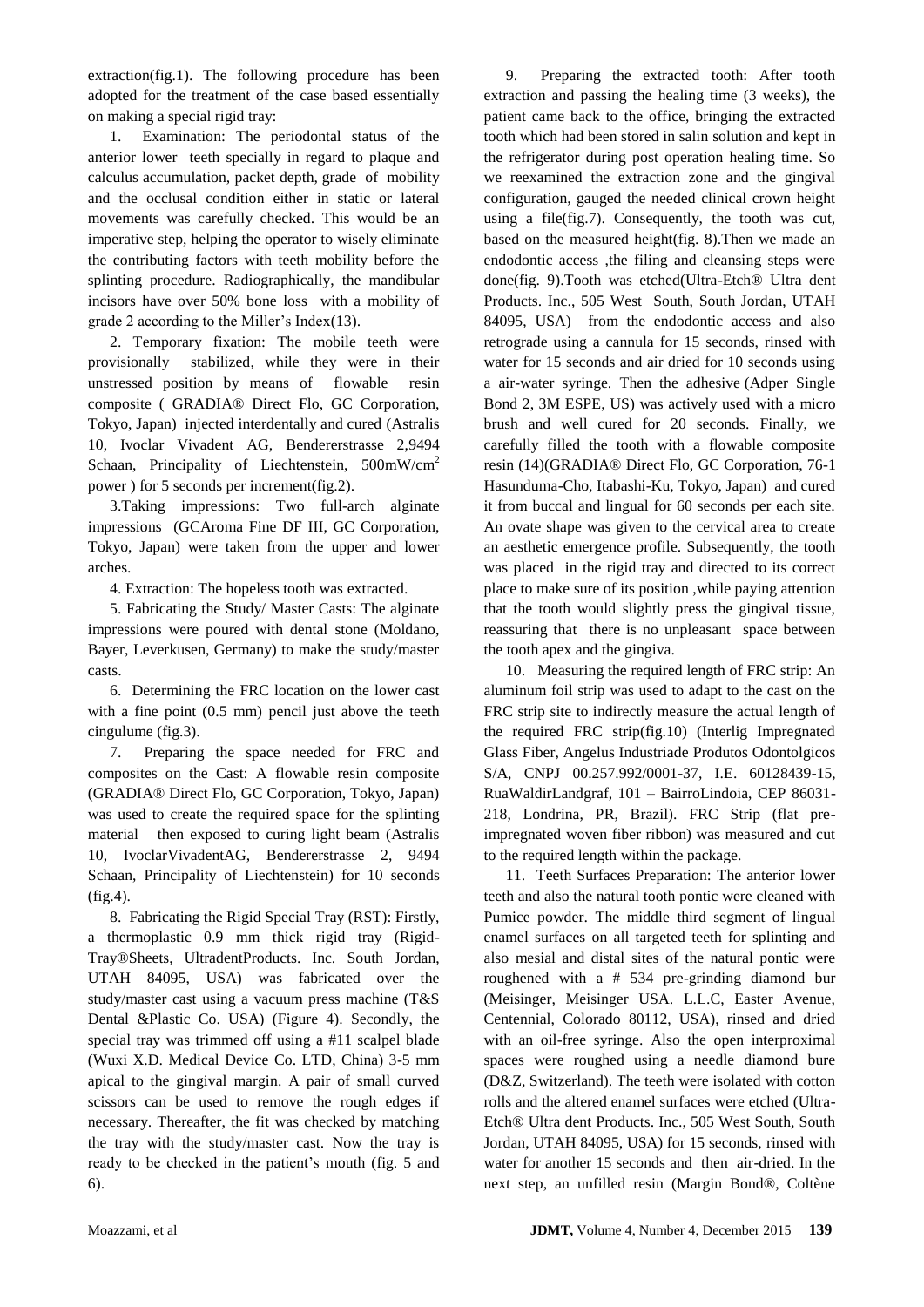AG, Feldwiesenstrasse 20, 9450Altstätten, Switzerland) was applied and cured with the curing light beam as instructed by the manufacturer. The etching, rinsing, and drying steps and adhesive application/curing were also done carefully for natural tooth pontic as stated before.

12. Placing Flow able Resin Composite on the lingual Surface of the Teeth: A very thin layer of flowable resin composite A3 (GRADIA®Direct Flo, GC Corporation, Itabashi-Ku, Tokyo, Japan) was applied over the bonded areas on the lingual surfaces of the mandibular anterior teeth. Afterwards, a thin layer of composite A3 (GRADIA® Direct, GC Corporation, Itabashi-Ku, Tokyo, Japan) proportionate to the prepared space was placed over the flow able one in a way that little excess would remain after the rigid tray placement. The interproximal spaces were closed and interim light curing was done.

13. Placing the FRC Strip and Natural Tooth Pontic in the RST: Firstly, the FRC seat in the tray was covered with a thin layer of the flowable composite. Secondly, the FRC strip was well positioned, adapted to the tray, and coated with a thin layer of the flowable resin composite. In addition, the natural tooth ponticwas adapted in its correct position in tray using composite A3 (GRADIA® Direct, GC Corporation, Itabashi-Ku, Tokyo, Japan).

Lastly, the customized tray was as accurately as possible positioned over the teeth/arch.

14. Placing the SRT: The prepared special tray, including the FRC strip coated with flow able composite and the natural tooth pontic, was placed in its proper position applying an even pressure over the patient's arch. It was immediately exposed to the curing light

beam in the scanned form for 80 seconds through the rigid tray (fig.11).

15. Removing the RST: After initial curing, the special tray was easily removed.( FRC strip and flowable resin composite do not bond to the plastic tray).

16. Gross Finishing: Before the final curing phase, a slight excess of material would need to be removed from facial, lingual and interproximal to provide the final contour, using coarse diamond instruments.

17. Post Light Curing: Following the special tray removal, post curing was done approximately for 40 seconds per tooth using line scan and HIP mode(Astralis 10, IvoclarVivadent AG, Bendererstrasse 2, 9494 Schaan, Principality of Liechtenstein).

18. Occlusal Adjustment: The occlusion was checked for probable premature centric and eccentric contacts with articulating paper. It should then be adjusted if needed.

19. Final Finishing and polishing: Finishing was conducted using an extra fine# 504 prefinishing diamond bur(Meisinger, Meisinger USA. L.L.C., 10200 E., Easter Avenue, Centennial, Colorado 80112, USA)and a #12 scalpel blade (Meheco, ChinaMeheco Co. LTD, No 18 Guangmingzhongjie, Dongcheng Beijing 100061, China). Polishing was performed with polishing cup and points (Astropol, IvoclarVivadent AG, Bendererstrasse 2, 9494 Schaan, Principality of Liechtenstein). The splint was examined to ensure that the interproximal spaces could be cleaned .At the end, the patient was instructed how to clean the embrasure spaces with interproximal brushes (GUM® Proxabrush®, Sun star Americas, Inc., 4635 W Foster Ave. Chicago, IL 60630-1709)(fig.12).



**Figure 1.** Patient with mobile lower anterior teeth Figure 2. Temporary fixation

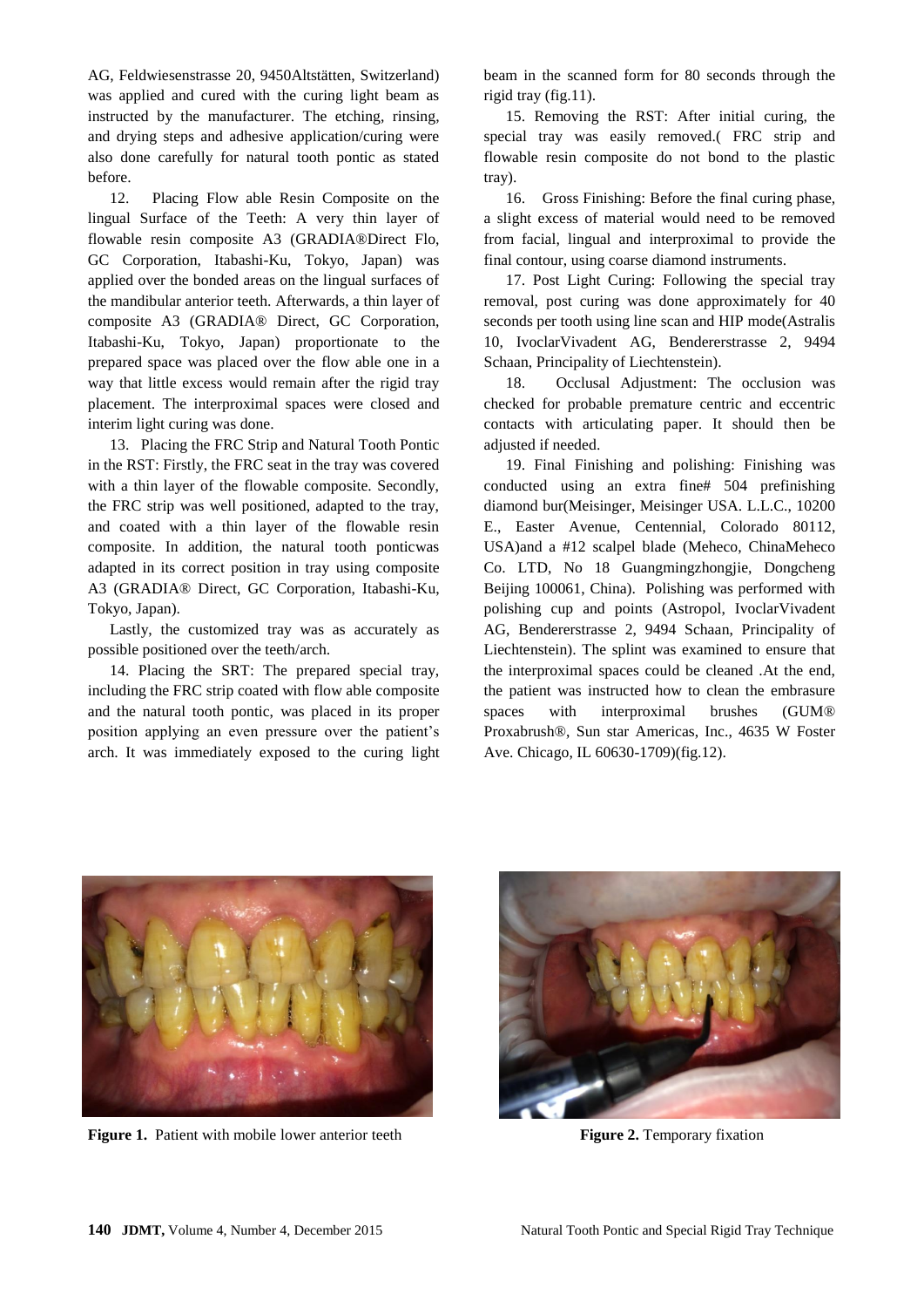

**Figure 3.** Determining the FRC location on the lower cast



**Figure 4.** Preparing the space needed for FRC and composites on the Cast



 **Figure 5**.Fabricating the Rigid Special Tray (RST) **Figure 6**.The RST is fabricated

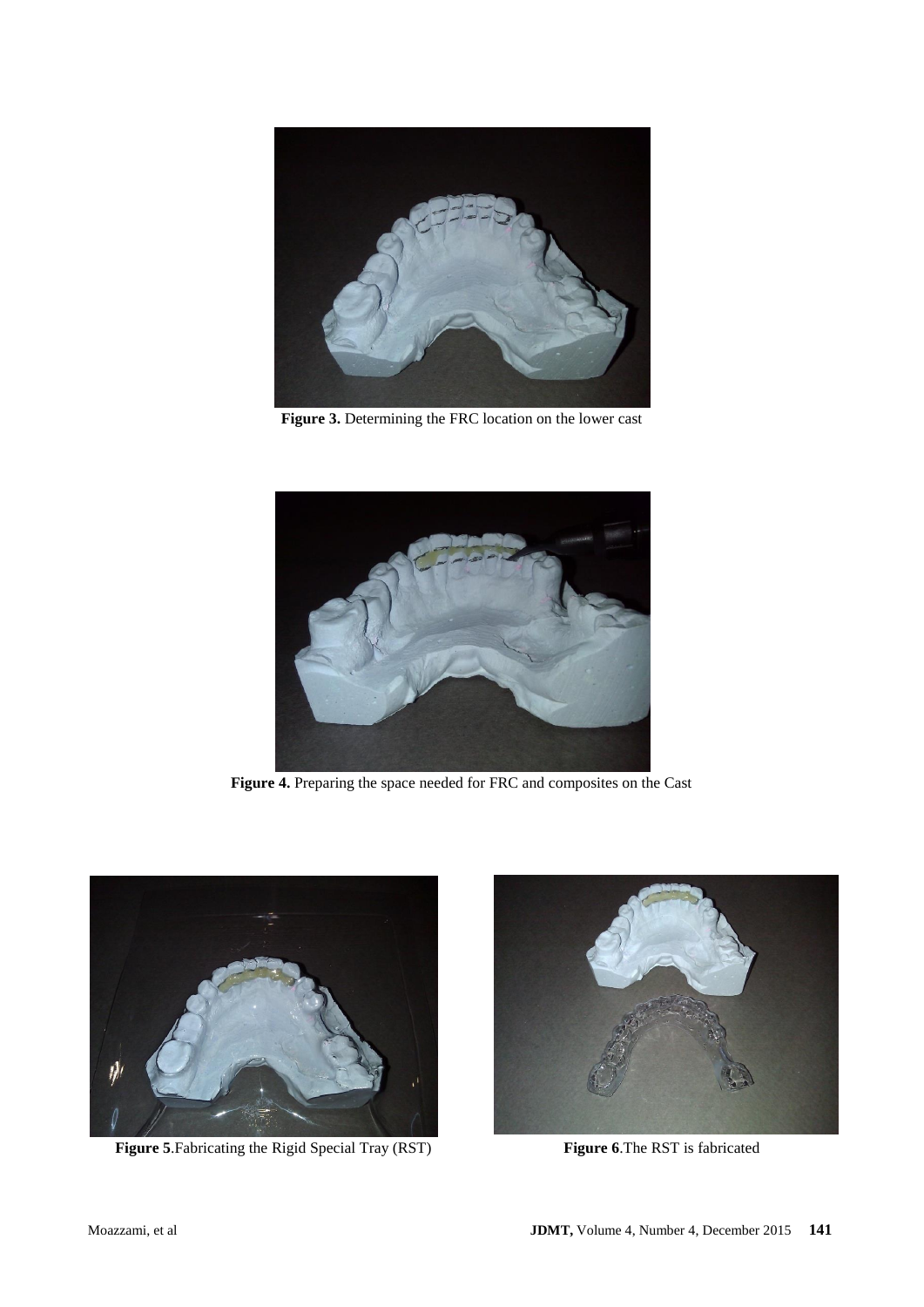

**Figure 7.** Determinig the clinical crown height using a file **Figure 8.** Cutting the natural tooth pontic according to the



measured height



**Figure 9.** Preparing a classic access hole



**Figure 10**.Measuring the required length of FRC strip



**Figure 11**. Placement of the SRT containing FRC & the natural tooth pontic



**Figure 12.** Final finishing & polishing.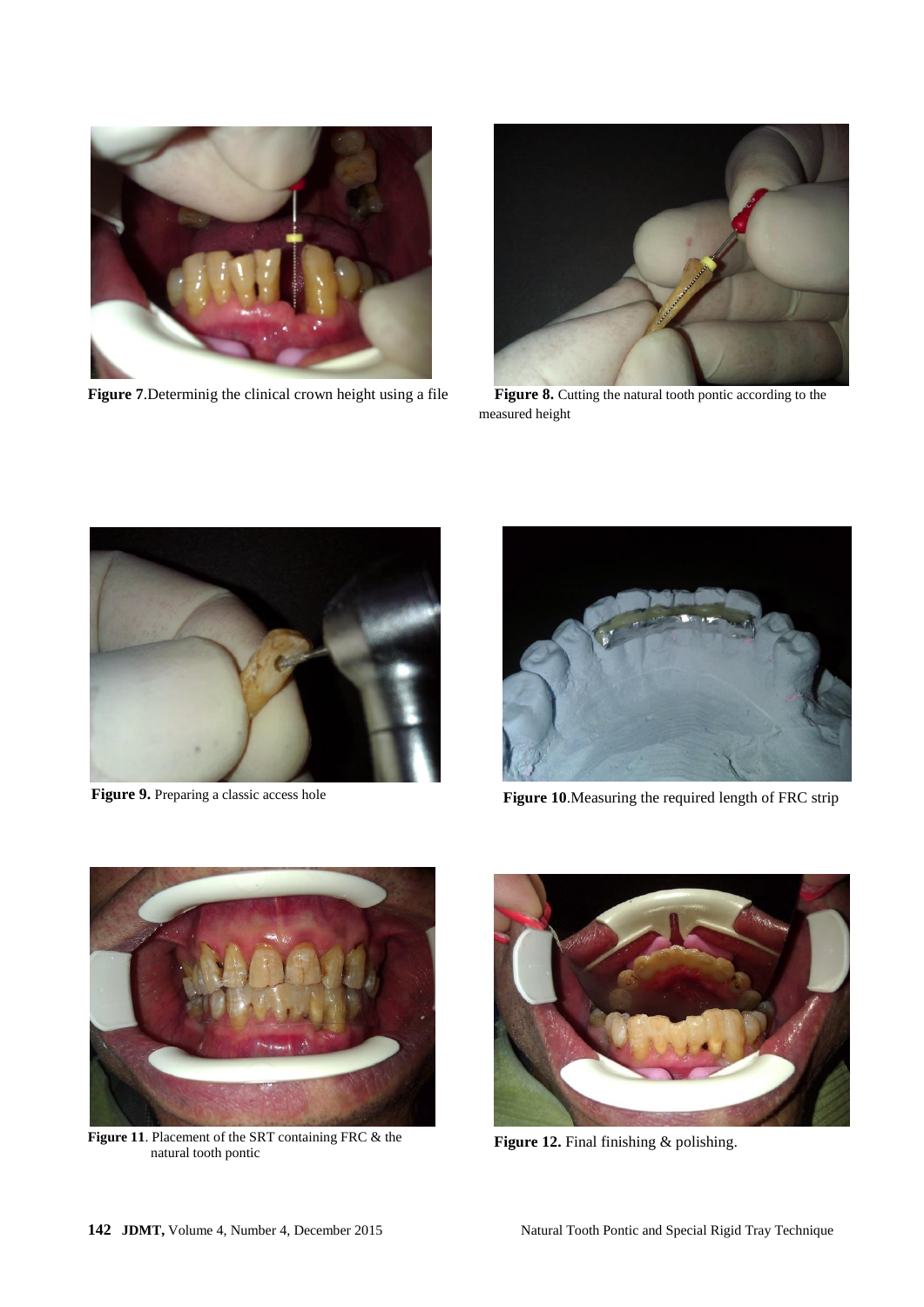

**Figure 13**: After 12 Months

| <b>Table 1:</b> List of materials and device used in this study. |  |
|------------------------------------------------------------------|--|
|------------------------------------------------------------------|--|

| Purpose/Step                                                          | <b>Materials or Device</b>        | Specification                                                                                                                                                |
|-----------------------------------------------------------------------|-----------------------------------|--------------------------------------------------------------------------------------------------------------------------------------------------------------|
| Taking impressions/3                                                  | Alginate Impression<br>Material   | GC Aroma Fine DF III,<br>GC Corporation, Itabashi-Ku Tokyo, Japan                                                                                            |
| Making study/master casts/5                                           | <b>Hard Plaster For Models</b>    | Moldano, Bayer, Leverkusen, Germany                                                                                                                          |
| Preparing the space needed for<br>FRC and composites on the<br>cast/7 | Flow able Composite<br>(A3)       | GRADIA® Direct Flo, GC Corporation, Itabashi-KU,<br>Tokyo, Japan                                                                                             |
| Making a rigid special tray/8                                         | Vacuum Press Unit                 | T&S Dental & Plastic Co. USA                                                                                                                                 |
| Making a rigid special tray/8                                         | <b>Rigid Sheet</b>                | Rigid-Tray® Sheets, Ultra dent Products. INC., 505<br>West South, South Jordan, USA                                                                          |
| Making a rigid special tray/8                                         | Scalpel Blade #11                 | Wuxi X.D. Medical Device Co. LTD, China                                                                                                                      |
| Preparing the extracted tooth/9                                       | Adper Single Bond 2               | Adper Single Bond 2, 3M ESPE, US                                                                                                                             |
| Measuring the required FRC<br>strip length/10                         | FRC Strip                         | Interlig Impregnated Glass Fiber, Angelus Industria De<br>ProdutosOdontolgicos S/A, RUA RuaWaldirLandgraf,<br>101 - BairroLindoia, CEP, Londrina, PR, Brazil |
| Preparing the teeth surfaces/11                                       | Phosphoric Acid 35%               | Ultra-Etch®Ultradent Products. INC., 505 West<br>South, South Jordan, , USA                                                                                  |
| Preparing the teeth surfaces/11                                       | <b>Bonding Agent</b>              | Margin Bond® Coltène/Whaledent AG,<br>Feldwiesenstrasse<br>Altstätten, Switzerland                                                                           |
| Preparing the teeth surfaces/11                                       | #534 Pre-grinding<br>Diamond Bur  | Meisinger, Meisinger USA. L.L.C., 10200 E., Easter<br>Avenue, Centennial, Colorado 80112, USA                                                                |
| Preparing the teeth surfaces/11                                       | Needle Diomond Bur                | D&Z, Switzerland                                                                                                                                             |
| Placing composite on the<br>palatal surface of the teeth/12           | <b>Flowable Composite</b><br>(A3) | GRADIA Direct Flo, GC Corporation, ItabashiI-KuU,<br>Tokyo, Japan                                                                                            |
| Gross finishing/16                                                    | Diomond Bur                       | D&Z, Switzerland                                                                                                                                             |
| Finishing and polishing/19                                            | #504 Pre-finishing<br>Diamond Bur | Meisinger, Meisinger USA. L.L.C., 10200 E., Easter<br>Avenue, Centennial, Colorado 80112, USA                                                                |
| Finishing and polishing/19                                            | Scalpel Blade #12                 | Wuxi X.D. Medical Device Co. LTD, China                                                                                                                      |